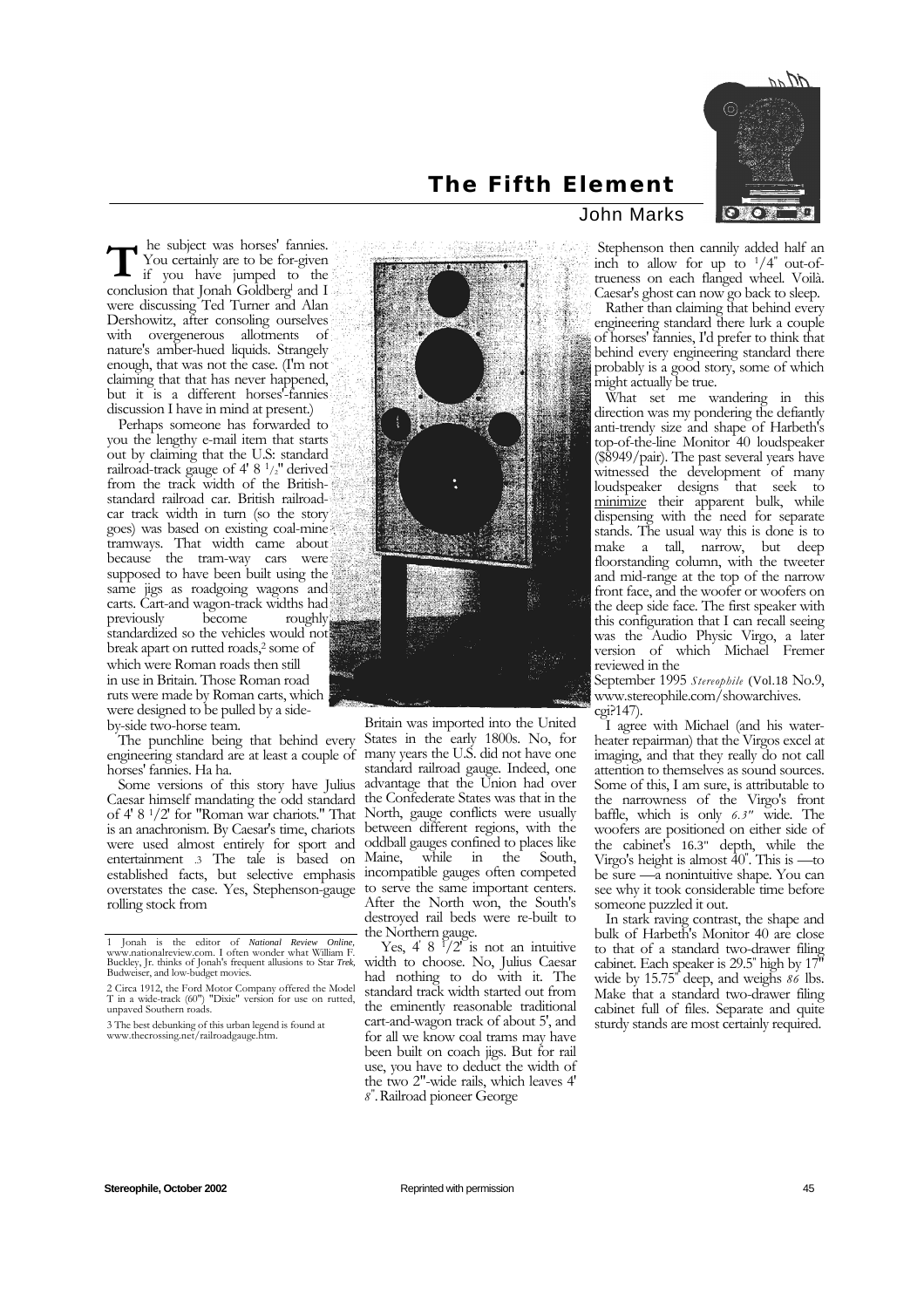You will be shocked *—shocked—to*  learn that the Monitor 40's dimensions are not likely to change soon — or ever, in fact. That is because Harbeth's Monitor 40 was engineered as a drop-in replacement for two horses' fannies.

Strike that.

The Monitor 40 was engineered as a drop-in replacement for the British Broadcasting Corporation–standard LS5/8 recording studio and broadcast monitor. "BBC-standard monitor" is a phrase that can make true believers stand up and begin singing "God Save the Queen." I understand why.

I still recall—almost as clearly as if it were yesterday—the first time I heard the BBC-designed LS3/5A, the shoeboxsized  $(12^{\mathsf{T}}$  by 7" by 7") smallest of the clan. It was at Nicholson's, in Nashville, Tennessee, in spring 1979. For the first time, I heard from a box loud-speaker the clarity and speed I had previously heard only from panels. The punchiness of the sound was a revelation as well. I even recall the first cut I heard: an RCA LP of a Fasch trumpet concerto played by Maurice Andre. McIntosh electronics, if I recall correctly.

The LS3/5A was then priced at \$695/pair, at a time when the completely serviceable I.M. Fried Q was \$250/pair. To put those figures in a wider perspective, the Dow Jones Industrial Average was then hovering around 825. Seriously. The LS3/5As 1979 price of \$695/pair would be \$1699 in today's dollars. *[You can find*  Stereophile's *complete review coverage of the*   $LSS/\tilde{5}A$  at *stereophile.com/showarchives.cgi?361 —Ed.]*  Harbeth's current LS3/5A drop-in substitute is the Monitor 20. Its consumer version, the HL P3ES, is \$1129/pair. Good show!

Back then, I had a bad case of acquisitive lust for a pair of LS3/5As, but could not afford them. In retrospect, perhaps if I'd bought them, I might have kept them instead of spending years on the "upgrade" merry-go-round. But probably not. Minimonitors that were developed to keep track of what news broadcasters were saying just can't do justice to Brahms*' Ein deutsches Requiem,* let alone Janacek's *Glagolitic Mass.* 

The BBC minimonitor came about almost by accident. The BBC's research department had for many years carried on a program of basic research in acoustical phenomena. One of their re-search tools (it continues to be used today) is the three-dimensional scale modeling of architectural spaces. Constructing a 1" -to-1' or even one-eighthscale model of a room or performance

space allows you to make "real" acoustical measurements—as distinct from computational predictions —of the influence of varying room dimensions, shapes, and surface materials.

But, of course, accurate scale-model acoustical simulation of a real space requires that the wavelengths of the sounds being generated and measured be scaled proportionally to the model. Shorter wavelengths mean higher frequencies. For example, using an inchscale model to predict room behavior in response to middle C (about 262Hz) would require a highly accurate sound source at 3144Hz. Concert A (440Hz) requires accurate reproduction of 5280Hz, and so on.

## **"BBC-standard monitor" is a phrase that can make true believers stand up and begin singing "God Save the Queen"**

By the mid-1970s, the BBC had developed a test loudspeaker small enough to fit inside an architectural scale model, and with frequency response accurate and extended enough to model far lower frequencies. I have always wondered whether, in the interest of complete accuracy, they peopled the architectural scale models with Weeblesized figures, the women wearing furs and the men looking bored. (There do exist data and formulae with which to predict the acoustical effects of an audience's being present.)

As fate would have it, a curious soul wondered how the speaker might sound outside of the scale model, playing music rather than test tones. The results were sufficiently memorable that when the Outside Broadcast engineering department asked the Research Department to design a small nearfreld monitor speaker to be used in remote radio and television broadcast vans when headphones might be impractical, "Ah-ha," if not "Eureka!," was in the air. The prototypes were ready within a week, and the rest is history. It has been estimated that more than 79,000 pairs of LS3/5As were built under official BBC license (production ended in 1998). Who can guess how many knockoffs, clones, and wannabes have been sold?

However, it also must be firmly borne in mind that the BBC intended production LS3/5As for broadcast-content quality control on speech, not as a music balance monitor.4 For music monitoring, the BBC developed the medium-sized  $(18"$  by  $11"$  by  $11"$ ) BBC LS5/9 and the large LS5/8. The Monitor 40 is Harbeth's LS5/8 for today.5

A fascinating book could be written— I hope someone gets going on it soon about the contributions the BBC made to audio engineering in general and home playback in particular. I have tremendous respect for the dedication and integrity with which those people carried out their tasks.

One remarkable aspect of the BBC's research program was that the BBC licensed out all speaker manufacturing to private companies. One such company, Harbeth, was founded in 1977 by former BBC engineer H.D. (Dudley) Harwood and his wife. Harwood, M.E. Whatton, and R.W. Mills share the credit for the finished design of the LS3/5A (BBC Research Department report number RD 1976/29, October 1976).

Harbeth still services original LS3/5As, but, under the management of designer Alan Shaw, refuses to be stuck in the past —a quick trip to their website (www.harbeth.com), the best of any speaker manufacturer I have seen for completeness of information, shows this.

Harbeth's "unique selling proposition" is their claim of significant materials improvements for their best midrange driver over the usual polypropylene — slightly ironical, in view of the fact that Harwood himself patented the use of polypropylene in speaker cones many years ago. Harbeth not only makes their own midrange driver, they formulated and manufacture the patented "Radial" plastic from which it is molded.

Despite a small coterie of enthusiastic owners in the US, reestablishing Harbeth in the US market after several years of no official presence has been slow going, in part due to the BBC's having ordered large numbers of new speakers to upgrade *World Service News* facilities post– September 11. Indeed, inducing North American agent Garnet Lewis to

<sup>4</sup> You can get the *BBC World Service News* on RealAudio through your Web browsers of the wave brown browser with the process of the state of the browser of the process of the process of the process of the process of the process of the process of the process of the process of th www.bbc.co.uk/worldservice/ram/live\_news.ram.

<sup>5 &</sup>quot;LS" is the BBC's equipment designation for "loud-speaker." The number to the left of the slash designates intended use, "3" being Outside Broadcast and "5" being Studio. The number to the right of the slash designates